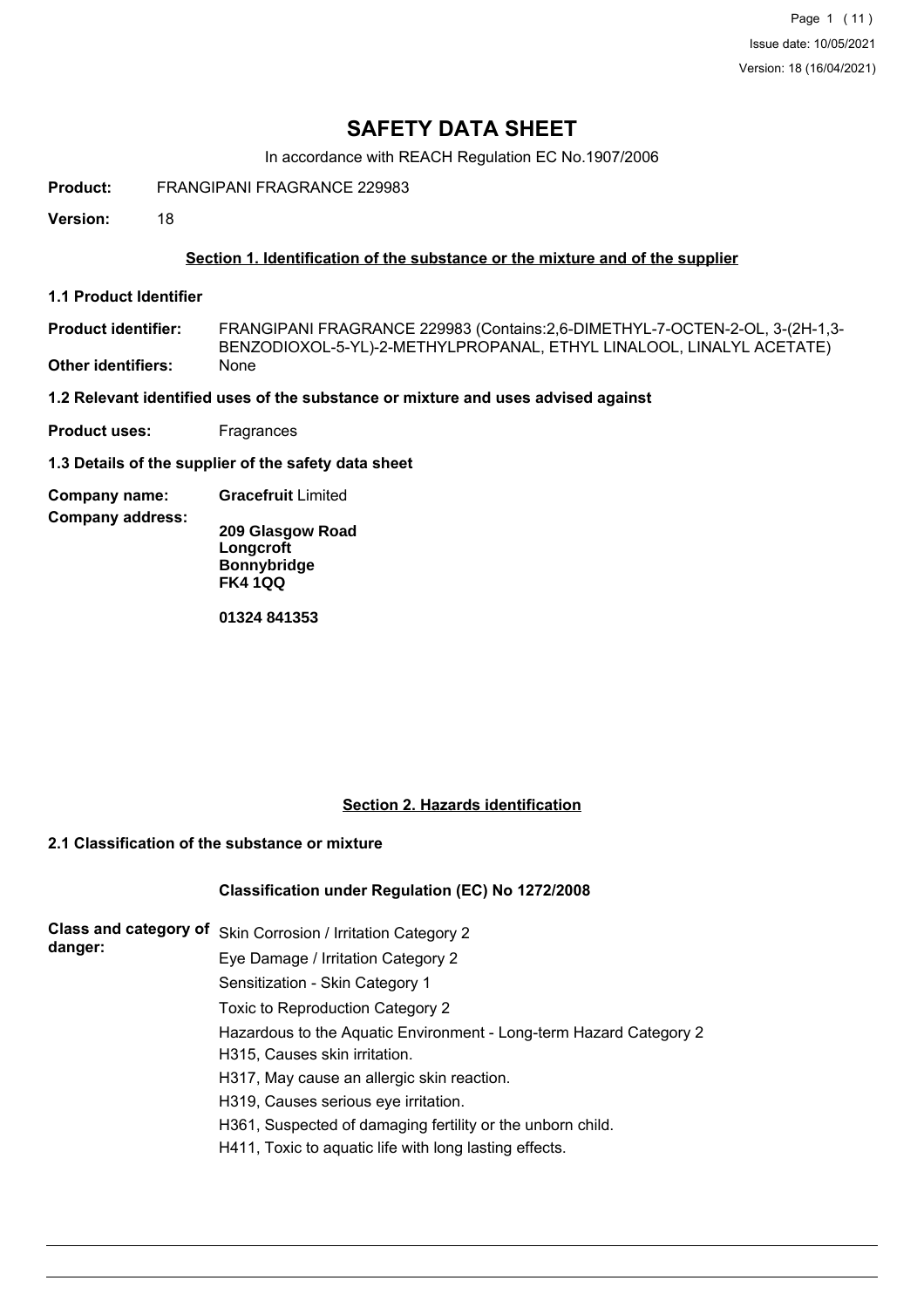Page 2 (11) Issue date: 10/05/2021 Version: 18 (16/04/2021)

# **SAFETY DATA SHEET**

In accordance with REACH Regulation EC No.1907/2006

- **Product:** FRANGIPANI FRAGRANCE 229983
- **Version:** 18
- **2.2 Label elements**

| Signal word:                        | Warning                                                                                                                                                                                                                                                                                                                                                                                                                                                                                                                                                                                                                                                                                                                                                                                                                                                                                                                                                                                                                                                               |
|-------------------------------------|-----------------------------------------------------------------------------------------------------------------------------------------------------------------------------------------------------------------------------------------------------------------------------------------------------------------------------------------------------------------------------------------------------------------------------------------------------------------------------------------------------------------------------------------------------------------------------------------------------------------------------------------------------------------------------------------------------------------------------------------------------------------------------------------------------------------------------------------------------------------------------------------------------------------------------------------------------------------------------------------------------------------------------------------------------------------------|
| <b>Hazard statements:</b>           | H315, Causes skin irritation.<br>H317, May cause an allergic skin reaction.<br>H319, Causes serious eye irritation.<br>H361, Suspected of damaging fertility or the unborn child.<br>H411, Toxic to aquatic life with long lasting effects.                                                                                                                                                                                                                                                                                                                                                                                                                                                                                                                                                                                                                                                                                                                                                                                                                           |
| <b>Supplemental</b><br>Information: | EUH208, Contains 2,4-DIMETHYL-3-CYCLOHEXENE CARBOXALDEHYDE, 4-TERT-<br>BUTYLDIHYDROCINNAMALDEHYDE, ALLYL CYCLOHEXYLPROPIONATE, AMYL<br>CINNAMAL, CITRAL-ACID ISOMERIZED, CITRONELLOL, CYCLAMEN ALDEHYDE,<br>DIMETHYL HEPTENAL, GERANIOL, HELIOTROPINE, LIMONENE, LINALOOL,<br>OCTAHYDRO-8,8-DIMETHYL-2-NAPHTHALDEHYDE. May produce an allergic reaction.                                                                                                                                                                                                                                                                                                                                                                                                                                                                                                                                                                                                                                                                                                              |
| Precautionary<br>statements:        | P202, Do not handle until all safety precautions have been read and understood.<br>P261, Avoid breathing vapour or dust.<br>P264, Wash hands and other contacted skin thoroughly after handling.<br>P272, Contaminated work clothing should not be allowed out of the workplace.<br>P273, Avoid release to the environment.<br>P280, Wear protective gloves/eye protection/face protection.<br>P302/352, IF ON SKIN: Wash with plenty of soap and water.<br>P305/351/338, IF IN EYES: Rinse cautiously with water for several minutes. Remove contact<br>lenses, if present and easy to do. Continue rinsing.<br>P308/313, IF exposed or concerned: Get medical advice/attention.<br>P333/313, If skin irritation or rash occurs: Get medical advice/attention.<br>P337/313, If eye irritation persists: Get medical advice/attention.<br>P362, Take off contaminated clothing and wash before reuse.<br>P391, Collect spillage.<br>P405, Store locked up.<br>P501, Dispose of contents/container to approved disposal site, in accordance with local<br>regulations. |

**Pictograms:**

**Other hazards:** Hydrocarbon Concentration %: 2.227%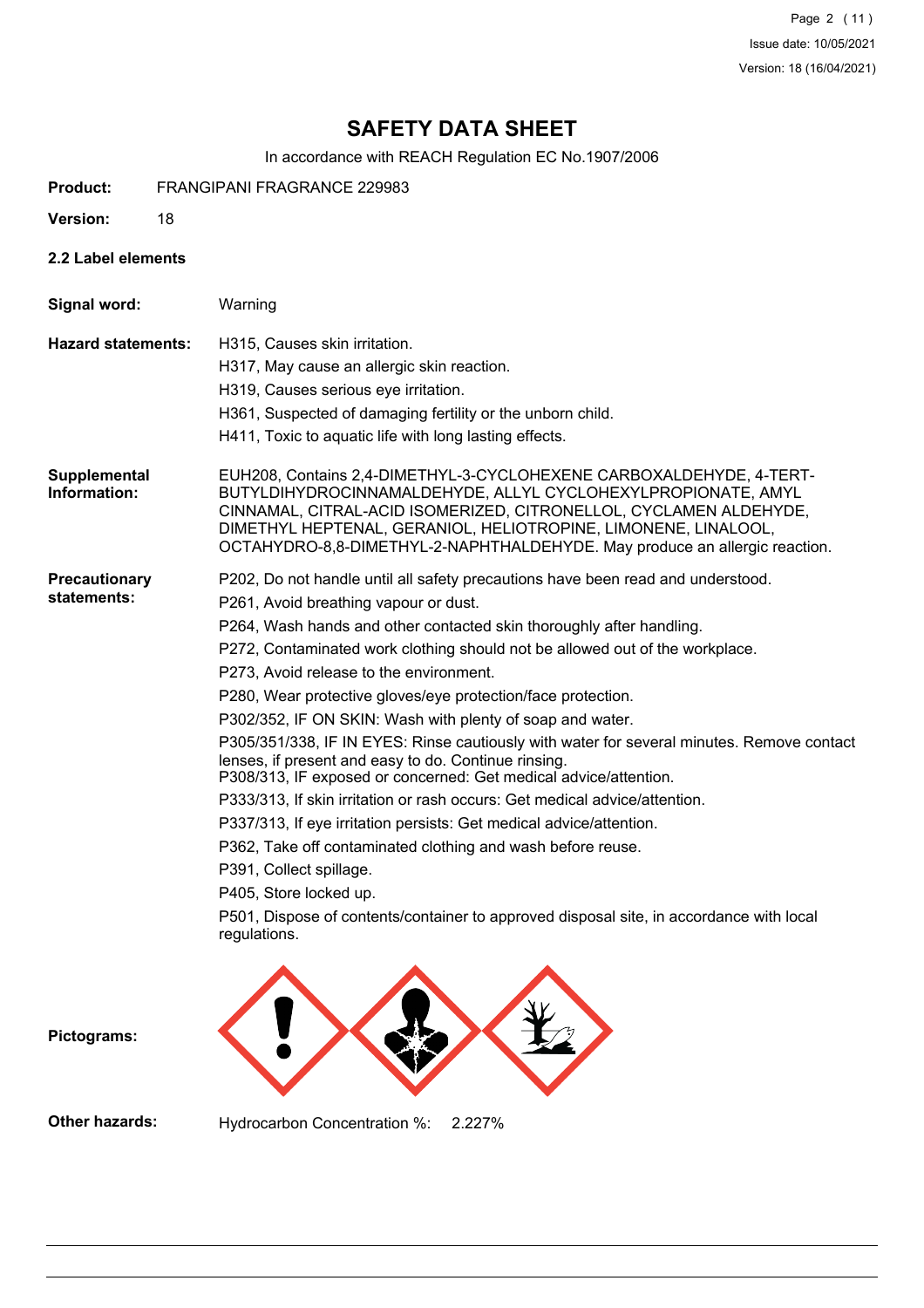Page 3 (11) Issue date: 10/05/2021 Version: 18 (16/04/2021)

## **SAFETY DATA SHEET**

In accordance with REACH Regulation EC No.1907/2006

**Product:** FRANGIPANI FRAGRANCE 229983

**Version:** 18

## **Section 3. Composition / information on ingredients**

#### **3.2 Mixtures**

#### **Contains:**

| <b>Name</b>                                                                                                      | <b>CAS</b>                 | <b>EC</b>                             | <b>REACH Registration</b><br>No. | $\frac{9}{6}$ | <b>Classification for</b><br>(CLP) 1272/2008                             |
|------------------------------------------------------------------------------------------------------------------|----------------------------|---------------------------------------|----------------------------------|---------------|--------------------------------------------------------------------------|
| 2.6-DIMETHYL-7-<br>OCTEN-2-OL                                                                                    | 18479-58-8                 | 242-362-4                             |                                  | $5 - 10%$     | SCI 2-EDI 2;H315-<br>H319,-                                              |
| CIS-2-TERT-<br>BUTYLCYCLOHEXYL<br><b>ACETATE</b>                                                                 | 20298-69-5                 | 243-718-1                             | 01-2119970713-33-xxxx            | $5 - 10%$     | EH C2;H411,-                                                             |
| ETHYL LINALOOL                                                                                                   | 10339-55-6                 | 233-732-6                             | 01-2119969272-32-xxxx            | $1 - 5%$      | <b>SCI 2-EDI 2-SS 1B;</b><br>H315-H317-H319,-                            |
| <b>BENZYL ACETATE</b>                                                                                            | 140-11-4                   | 205-399-7                             |                                  | $1 - 5%$      | EH C3;H412,-                                                             |
| $3-(2H-1,3-$<br>BENZODIOXOL-5-YL)<br>-2-METHYLPROPANAL                                                           | 1205-17-0                  | 214-881-6                             | 01-2120740119-58-xxxx            | $1 - 5%$      | SS 1B-REP 2-EH C2;<br>H317-H361-H411.-                                   |
| $1.3.4.6.7.8 -$<br>HEXAHYDRO-<br>4,6,6,7,8,8-<br><b>HEXAMETHYLINDENO</b><br>[5,6-C]PYRAN                         | 1222-05-5                  | 214-946-9                             | l01-2119488227-29-xxxx           | $1 - 5%$      | EH A1-EH C1; H410,-                                                      |
| TETRAHYDRO-<br>IMETHYL-<br>(METHYLPROPYL)-<br>PYRAN-4-OL                                                         | 63500-71-0                 | 405-040-6                             | 01-0000015458-64-xxxx            | $1 - 5%$      | EDI 2;H319,-                                                             |
| LINALYL ACETATE                                                                                                  | 115-95-7                   | 204-116-4                             | l01-2119454789-19-xxxx           | $1 - 5%$      | SCI 2-EDI 2-SS 1B;<br>H315-H317-H319,-                                   |
| <b>CYCLAMEN</b><br><b>ALDEHYDE</b>                                                                               | 103-95-7                   | 203-161-7                             | 01-2119970582-32-xxxx            | 1-<5%         | <b>SCI 2-SS 1B-EH C3:</b><br>H315-H317-H412,-                            |
| <b>LIMONENE</b>                                                                                                  | 5989-27-5                  | 227-813-5                             |                                  | $1 - 5%$      | FL 3-SCI 2-SS 1B-AH<br>1-EH A1-EH C1:H226-<br>H304-H315-H317-<br>H410.-  |
| IAMYL CINNAMAL                                                                                                   | 122-40-7                   | 204-541-5                             |                                  | $1 - 5%$      | SS 1B-EH C2; H317-<br>H411.-                                             |
| LINALOOL                                                                                                         | 78-70-6                    | 201-134-4                             | 01-2119474016-42-xxxx            | $1 - 5%$      | SCI 2-SS 1B; H315-<br>H317.-                                             |
| ICIS-3-HEXENYL<br>SALICYLATE                                                                                     | 65405-77-8                 | 265-745-8                             | 01-2119987320-37-xxxx            | $0.1 - 1\%$   | EH A1-EH C1; H410,-                                                      |
| l4-TERT-<br>BUTYLDIHYDROCINNA 18127-01-0<br>MALDEHYDE                                                            |                            | 242-016-2                             | 01-2119983533-30-xxxx            | $0.1 - 1\%$   | SCI 2-SS 1B-STO-RE<br>2-EH C3:H315-H317-<br>H373-H412,-                  |
| <b>REACTION MASS OF</b><br>ALLYL (2-<br>METHYLBUTOXY)<br>ACETATE & ALLYL (3-<br>METHOXYBUTOXY)<br><b>ACETATE</b> | 67634-00-8.<br>67634-01-9  | 916-328-0,<br>266-804-0,<br>916-328-0 |                                  | $0.1 - 1\%$   | ATO 4-ATD 4-STO-RE<br>2-EH A1: H302-H312-<br>H373-H400,-                 |
| 2,4-DIMETHYL-3-<br><b>CYCLOHEXENE</b><br> CARBOXALDEHYDE                                                         | 68039-49-6                 | 268-264-1                             |                                  | $0.1 - 1\%$   | SCI 2-SS 1B-EH C2:<br>H315-H317-H411,-                                   |
| CITRAL-ACID<br><b>ISOMERIZED</b>                                                                                 | 147060-73-9,<br>90480-35-6 | 291-768-8                             |                                  | $0.1 - 1\%$   | FL 2-SCI 2-SS 1B-REP<br>2-EH C3;H225-H315-<br>H317-H361-H412,-           |
| ALLYL<br><b>CYCLOHEXYLPROPIO</b><br><b>NATE</b>                                                                  | 2705-87-5                  | 220-292-5                             | 01-2119976355-27-xxxx            | $0.1 - 1\%$   | ATO 4-ATD 4-ATI 4-SS<br>1-EH A1-EH C1;H302-<br>H312-H317-H332-<br>H410,- |
| <b>GERANIOL</b>                                                                                                  | 106-24-1                   | 203-377-1                             | 01-2119552430-49-xxxx            | $0.1 - 1\%$   | <b>SCI 2-EDI 1-SS 1B;</b><br>H315-H317-H318,-                            |
| OCTAHYDRO-8,8-<br>DIMETHYL-2-<br>NAPHTHALDEHYDE                                                                  | 68991-97-9                 | 273-661-8                             |                                  | $0.1 - 1\%$   | SS 1B;H317,-                                                             |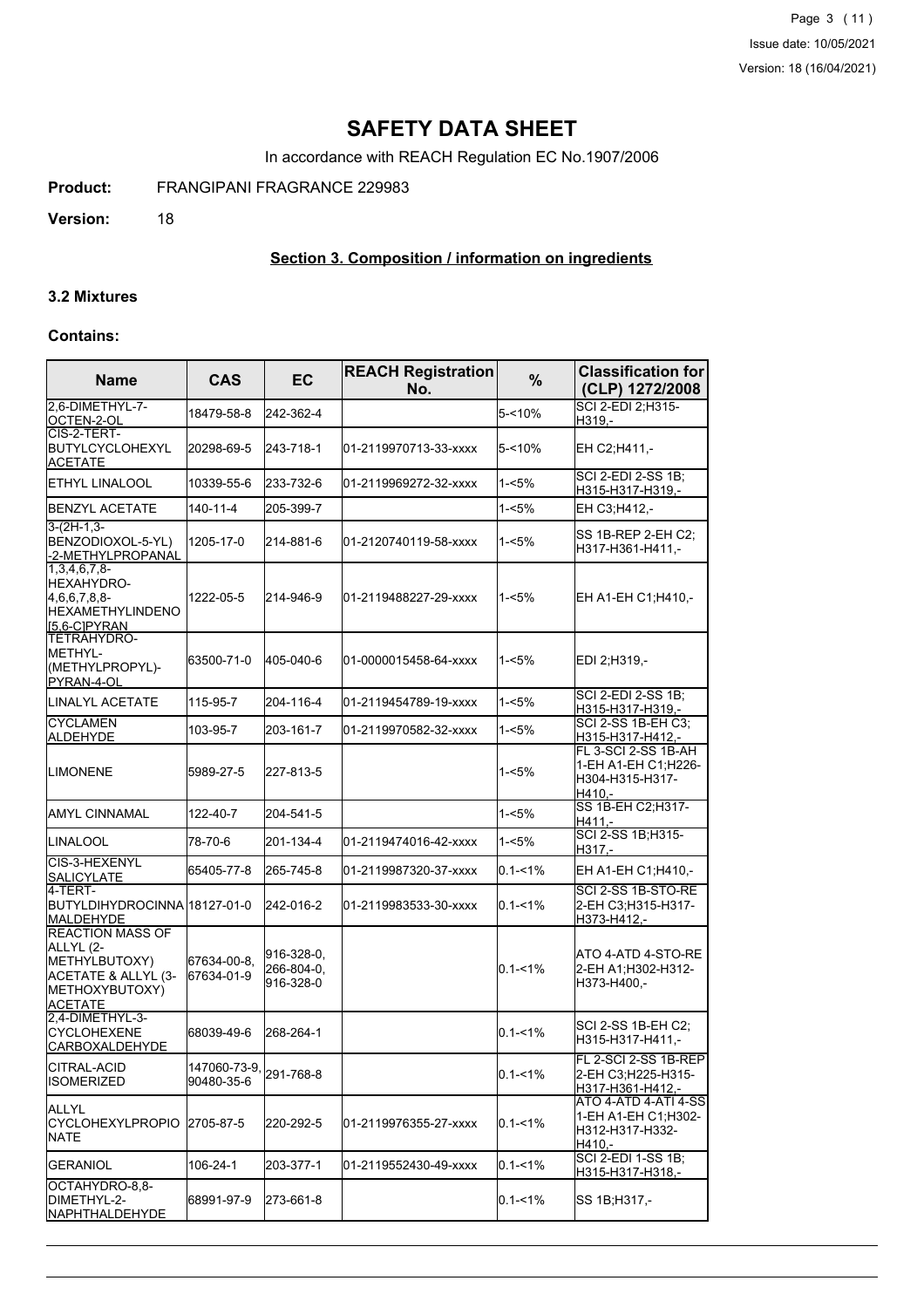Page 4 (11) Issue date: 10/05/2021 Version: 18 (16/04/2021)

# **SAFETY DATA SHEET**

In accordance with REACH Regulation EC No.1907/2006

### **Product:** FRANGIPANI FRAGRANCE 229983

#### **Version:** 18

| <b>IHELIOTROPINE</b>                          | 120-57-0   | 204-409-7 |                       | $0.1 - 1\%$ | <b>SS 1B:H317.-</b>                     |
|-----------------------------------------------|------------|-----------|-----------------------|-------------|-----------------------------------------|
| <b>IDIMETHYL HEPTENAL</b>                     | 1106-72-9  | 203-427-2 |                       | $0.1 - 1\%$ | <b>SS 1B:H317.-</b>                     |
| <b>IMETHYL</b><br><b>INONYLENATE</b>          | 111-79-5   | 203-908-7 |                       | $0.1 - 1\%$ | EH A1-EH C2; H400-<br>IH411.-           |
| <b>ICITRONELLOL</b>                           | 106-22-9   | 203-375-0 | 01-2119453995-23-xxxx | $0.1 - 1\%$ | SCI 2-EDI 2-SS 1B;<br>IH315-H317-H319.- |
| $5-$<br><b>ICYCLOHEXADECENO</b><br><b>INE</b> | 37609-25-9 | 253-568-9 |                       | $0.1 - 1\%$ | EH A1-EH C1: H410 .-                    |

#### **Substances with Community workplace exposure limits:**

| Name              | <b>CAS</b> | ГЛ<br>cu, | %    |
|-------------------|------------|-----------|------|
| DIETHYL PHTHALATE | 84-66-2    | 201-550-6 | -<5% |

**Substances that are persistent, bioaccumulative and toxic or very persistent and very bioaccumulative, greater than 0.1%:**

Not Applicable

#### **Section 4. First-aid measures**

#### **4.1 Description of first aid measures**

IF ON SKIN: Wash with plenty of soap and water.

IF IN EYES: Rinse cautiously with water for several minutes. Remove contact lenses, if present and easy to do. Continue rinsing.

IF exposed or concerned: Get medical advice/attention.

#### **4.2 Most important symptoms and effects, both acute and delayed**

Causes skin irritation.

May cause an allergic skin reaction.

Causes serious eye irritation.

Suspected of damaging fertility or the unborn child.

## **4.3 Indication of any immediate medical attention and special treatment needed**

None expected, see Section 4.1 for further information.

## **SECTION 5: Firefighting measures**

### **5.1 Extinguishing media**

Suitable media: Carbon dioxide, Dry chemical, Foam.

## **5.2 Special hazards arising from the substance or mixture**

In case of fire, may be liberated: Carbon monoxide, Unidentified organic compounds.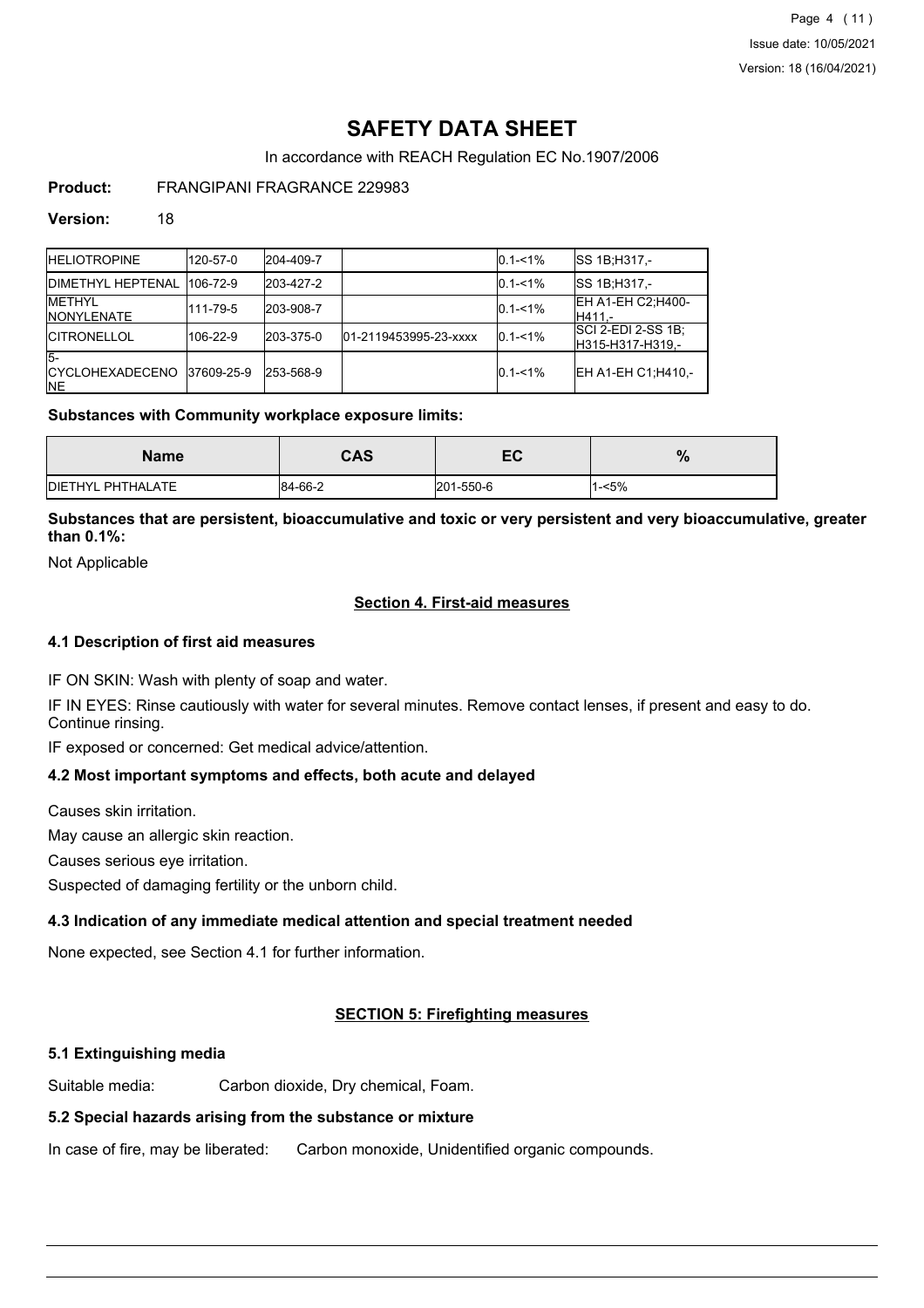Page 5 (11) Issue date: 10/05/2021 Version: 18 (16/04/2021)

# **SAFETY DATA SHEET**

In accordance with REACH Regulation EC No.1907/2006

**Product:** FRANGIPANI FRAGRANCE 229983

**Version:** 18

#### **5.3 Advice for fire fighters:**

In case of insufficient ventilation, wear suitable respiratory equipment.

#### **Section 6. Accidental release measures**

#### **6.1 Personal precautions, protective equipment and emergency procedures:**

Avoid inhalation. Avoid contact with skin and eyes. See protective measures under Section 7 and 8.

#### **6.2 Environmental precautions:**

Keep away from drains, surface and ground water, and soil.

#### **6.3 Methods and material for containment and cleaning up:**

Remove ignition sources. Provide adequate ventilation. Avoid excessive inhalation of vapours. Contain spillage immediately by use of sand or inert powder. Dispose of according to local regulations.

#### **6.4 Reference to other sections:**

Also refer to sections 8 and 13.

#### **Section 7. Handling and storage**

#### **7.1 Precautions for safe handling:**

Keep away from heat, sparks, open flames and hot surfaces. - No smoking. Use personal protective equipment as required. Use in accordance with good manufacturing and industrial hygiene practices. Use in areas with adequate ventilation Do not eat, drink or smoke when using this product.

#### **7.2 Conditions for safe storage, including any incompatibilities:**

Store in a well-ventilated place. Keep container tightly closed. Keep cool. Ground/bond container and receiving equipment. Use explosion-proof electrical, ventilating and lighting equipment. Use only non-sparking tools. Take precautionary measures against static discharge.

#### **7.3 Specific end use(s):**

Fragrances: Use in accordance with good manufacturing and industrial hygiene practices.

### **Section 8. Exposure controls/personal protection**

### **8.1 Control parameters**

Workplace exposure limits: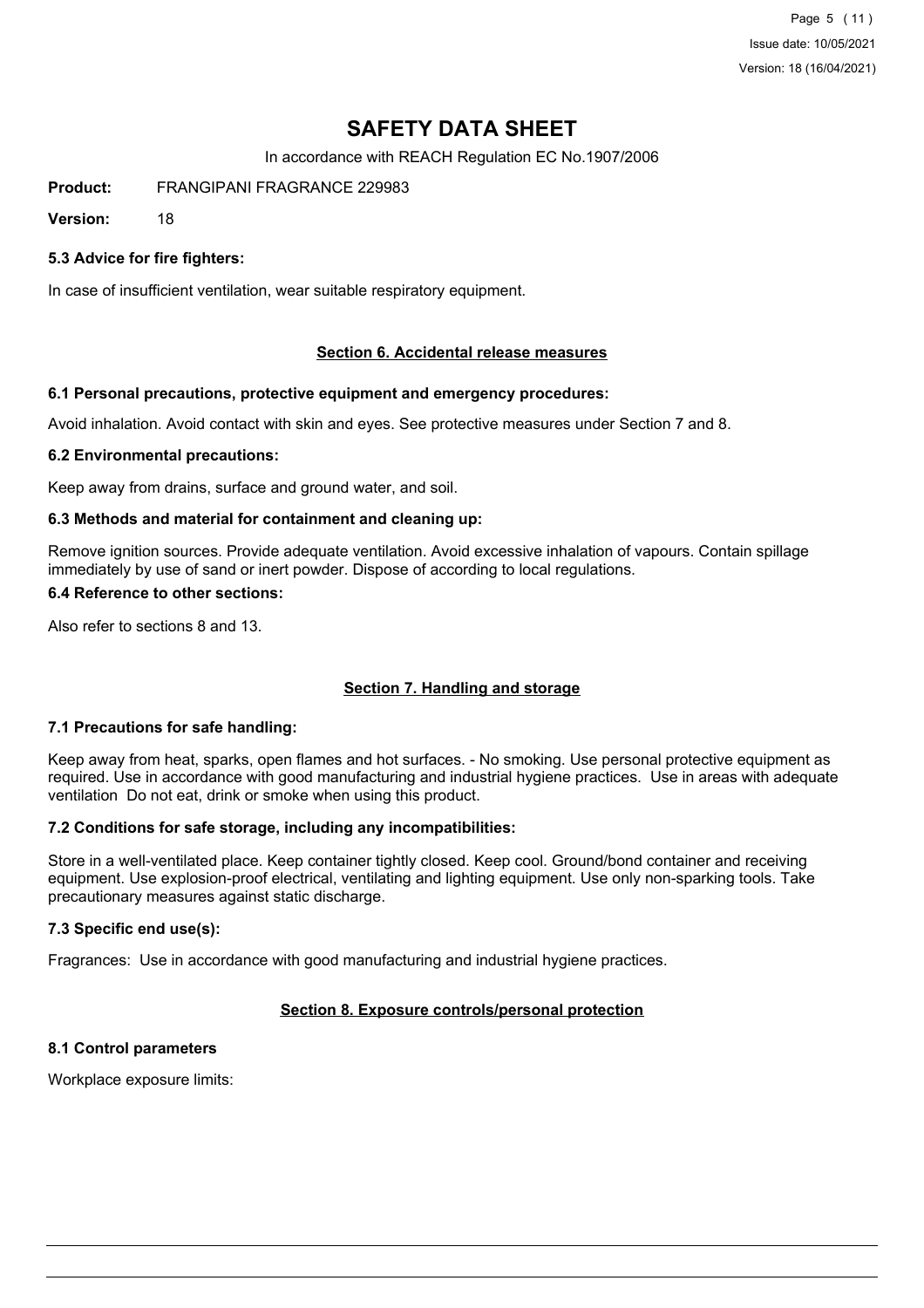# **SAFETY DATA SHEET**

In accordance with REACH Regulation EC No.1907/2006

**Product:** FRANGIPANI FRAGRANCE 229983

#### **Version:** 18

| Ingredient                | CAS                          | EC.                                                  | <b>Description</b>                               | Value |
|---------------------------|------------------------------|------------------------------------------------------|--------------------------------------------------|-------|
| <b>IDIETHYL PHTHALATE</b> | $ 201 - 550 - 6 $<br>84-66-2 |                                                      | Long-term exposure limit (8-hour<br>TWA) (mg/m3) | 15    |
|                           |                              | Short-term exposure limit (15-<br>$ minute)$ (mg/m3) | 10                                               |       |

#### **8.2 Exposure Controls**

#### **Eye / Skin Protection**

Wear protective gloves/eye protection/face protection

#### **Respiratory Protection**

Ensure adequate and ongoing ventilation is maintained in order to prevent build up of excessive vapour and to ensure occupational exposure limits are adhered to. If appropriate, and depending on your patterns and volumes of use, the following engineering controls may be required as additional protective measures: a) Isolate mixing rooms and other areas where this material is used or openly handled. Maintain these areas under negative air pressure relative to the rest of the plant. b) Employ the use of Personal protective equipment - an approved, properly fitted respirator with organic vapour cartridges or canisters and particulate filters. c) Use local exhaust ventilation around open tanks and other open sources of potential exposures in order to avoid excessive inhalation, including places where this material is openly weighed or measured. In addition, use general dilution ventilation of the work area to eliminate or reduce possible worker exposures. d) Use closed systems for transferring and processing this material.

Also refer to Sections 2 and 7.

#### **Section 9. Physical and chemical properties**

#### **9.1 Information on basic physical and chemical properties**

| Appearance:                                   | Clear colourless to pale yellow liquid       |
|-----------------------------------------------|----------------------------------------------|
| Odour:                                        | Not determined                               |
| <b>Odour threshold:</b>                       | Not determined                               |
| pH:                                           | Not determined                               |
| Melting point / freezing point:               | Not determined                               |
| Initial boiling point / range:                | Not determined                               |
| Flash point:                                  | 79 °C                                        |
| <b>Evaporation rate:</b>                      | Not determined                               |
| Flammability (solid, gas):                    | Not determined                               |
| Upper/lower flammability or explosive limits: | Product does not present an explosion hazard |
| Vapour pressure:                              | 0.63871692 mmHg                              |
| Vapour density:                               | Not determined                               |
| <b>Relative density:</b>                      | $0.9800 - 0.9840$                            |
| Solubility(ies):                              | Not determined                               |
| Partition coefficient: n-octanol/water:       | Not determined                               |
| Auto-ignition temperature:                    | Not determined                               |
| <b>Decomposition temperature:</b>             | Not determined                               |
|                                               |                                              |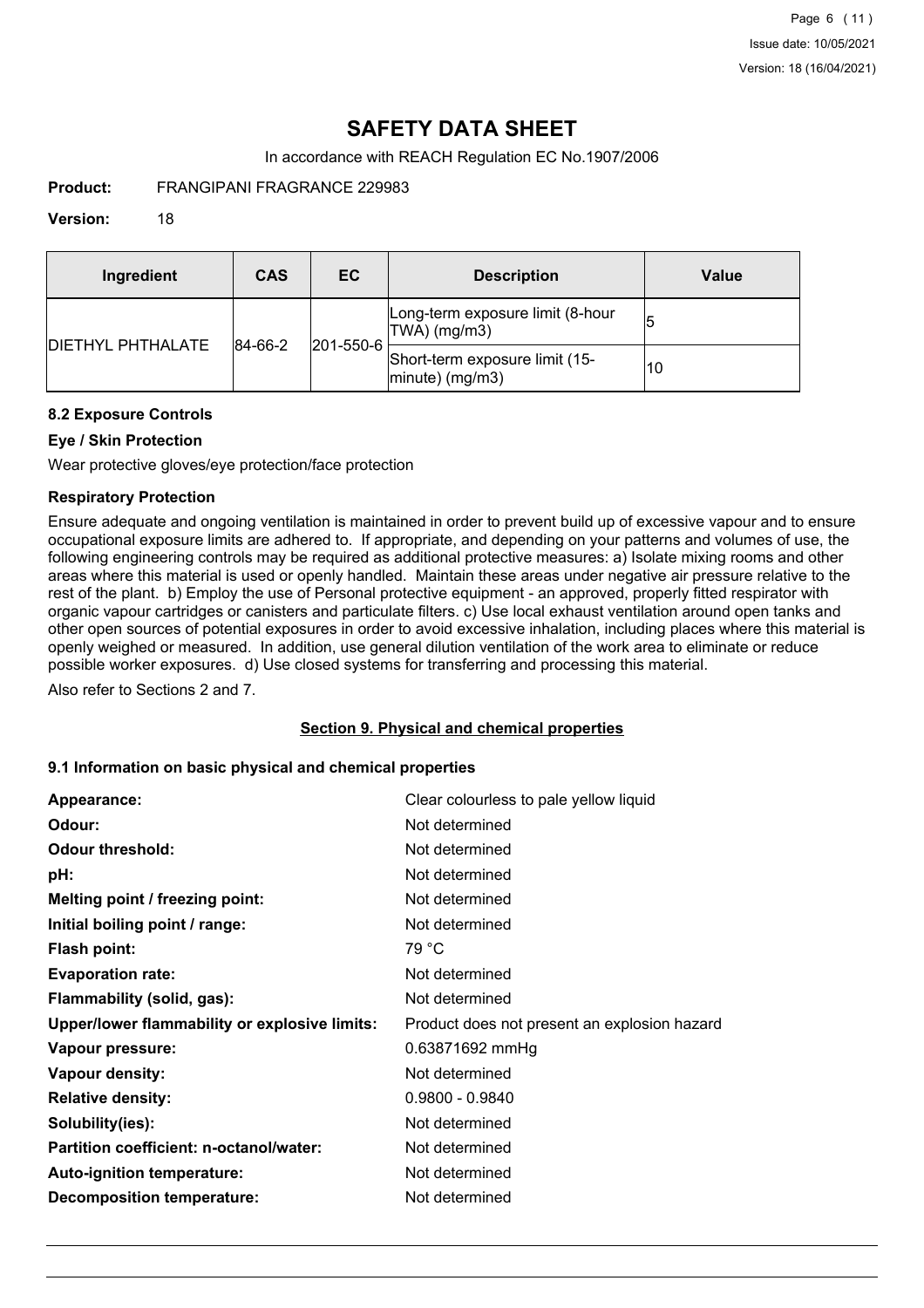Page 7 (11) Issue date: 10/05/2021 Version: 18 (16/04/2021)

# **SAFETY DATA SHEET**

In accordance with REACH Regulation EC No.1907/2006

| <b>Product:</b>              | FRANGIPANI FRAGRANCE 229983 |                |
|------------------------------|-----------------------------|----------------|
| <b>Version:</b>              | 18                          |                |
| <b>Viscosity:</b>            |                             | Not determined |
| <b>Explosive properties:</b> |                             | Not expected   |
| <b>Oxidising properties:</b> |                             | Not expected   |
|                              |                             |                |

**9.2 Other information:** None available

#### **Section 10. Stability and reactivity**

#### **10.1 Reactivity:**

Presents no significant reactivity hazard, by itself or in contact with water.

#### **10.2 Chemical stability:**

Good stability under normal storage conditions.

#### **10.3 Possibility of hazardous reactions:**

Not expected under normal conditions of use.

#### **10.4 Conditions to avoid:**

Avoid extreme heat.

#### **10.5 Incompatible materials:**

Avoid contact with strong acids, alkalis or oxidising agents.

#### **10.6 Hazardous decomposition products:**

Not expected.

#### **Section 11. Toxicological information**

#### **11.1 Information on toxicological effects**

This mixture has not been tested as a whole for health effects. The health effects have been calculated using the methods outlined in Regulation (EC) No 1272/2008 (CLP).

| <b>Acute Toxicity:</b>             | Based on available data the classification criteria are not met. |
|------------------------------------|------------------------------------------------------------------|
| <b>Acute Toxicity Oral</b>         | >5000                                                            |
| <b>Acute Toxicity Dermal</b>       | Not Applicable                                                   |
| <b>Acute Toxicity Inhalation</b>   | Not Available                                                    |
| <b>Skin corrosion/irritation:</b>  | Skin Corrosion / Irritation Category 2                           |
| Serious eye damage/irritation:     | Eye Damage / Irritation Category 2                               |
| Respiratory or skin sensitisation: | Sensitization - Skin Category 1                                  |
| Germ cell mutagenicity:            | Based on available data the classification criteria are not met. |
| <b>Carcinogenicity:</b>            | Based on available data the classification criteria are not met. |
| <b>Reproductive toxicity:</b>      | Toxic to Reproduction Category 2                                 |
| <b>STOT-single exposure:</b>       | Based on available data the classification criteria are not met. |
| <b>STOT-repeated exposure:</b>     | Based on available data the classification criteria are not met. |
| <b>Aspiration hazard:</b>          | Based on available data the classification criteria are not met. |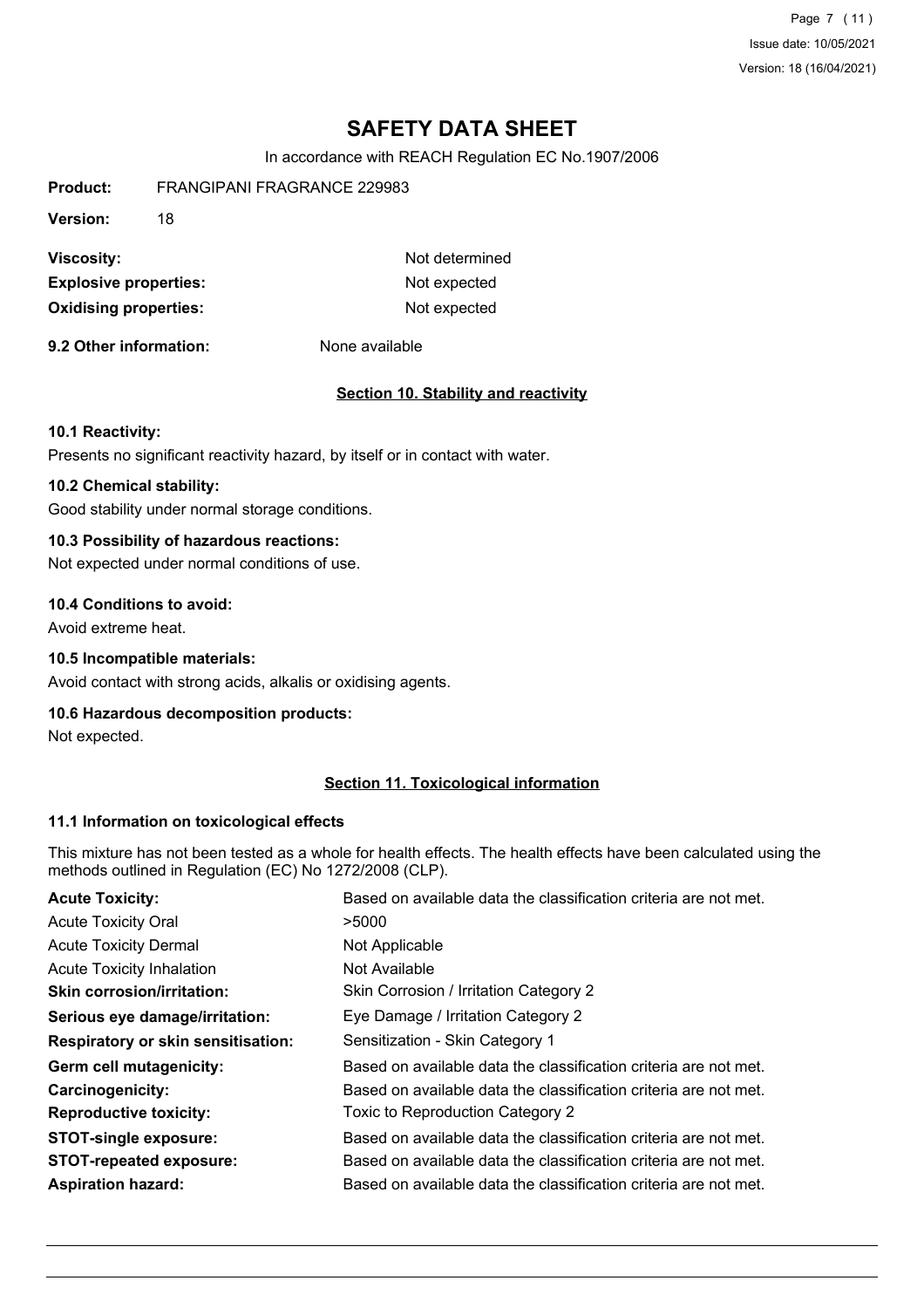Page 8 (11) Issue date: 10/05/2021 Version: 18 (16/04/2021)

# **SAFETY DATA SHEET**

In accordance with REACH Regulation EC No.1907/2006

**Product:** FRANGIPANI FRAGRANCE 229983

**Version:** 18

**Information about hazardous ingredients in the mixture**

Not Applicable

Refer to Sections 2 and 3 for additional information.

### **Section 12. Ecological information**

#### **12.1 Toxicity:**

Toxic to aquatic life with long lasting effects.

- **12.2 Persistence and degradability:** Not available **12.3 Bioaccumulative potential:** Not available
- **12.4 Mobility in soil:** Not available

**12.5 Results of PBT and vPvB assessment:**

This substance does not meet the PBT/vPvB criteria of REACH, annex XIII.

**12.6 Other adverse effects:** Not available

#### **Section 13. Disposal considerations**

#### **13.1 Waste treatment methods:**

Dispose of in accordance with local regulations. Avoid disposing into drainage systems and into the environment. Empty containers should be taken to an approved waste handling site for recycling or disposal.

#### **Section 14. Transport information**

| 14.1 UN number:                    | <b>UN3082</b>                                                                                                                            |
|------------------------------------|------------------------------------------------------------------------------------------------------------------------------------------|
| 14.2 UN Proper Shipping Name:      | ENVIRONMENTALLY HAZARDOUS SUBSTANCE, LIQUID, N.O.S.<br>$(1,3,4,6,7,8$ -HEXAHYDRO-4,6,6,7,8,8-HEXAMETHYLINDENO[5,6-C]<br>PYRAN, LIMONENE) |
| 14.3 Transport hazard class(es):   | 9                                                                                                                                        |
| <b>Sub Risk:</b>                   |                                                                                                                                          |
| 14.4. Packing Group:               | Ш                                                                                                                                        |
| <b>14.5 Environmental hazards:</b> | This is an environmentally hazardous substance.                                                                                          |
| 14.6 Special precautions for user: | None additional                                                                                                                          |
|                                    | 14.7 Transport in bulk according to Annex II of MARPOL73/78 and the IBC Code:                                                            |

Not applicable

#### **Section 15. Regulatory information**

#### **15.1 Safety, health and environmental regulations/legislation specific for the substance or mixture** None additional

### **15.2 Chemical Safety Assessment**

A Chemical Safety Assessment has not been carried out for this product.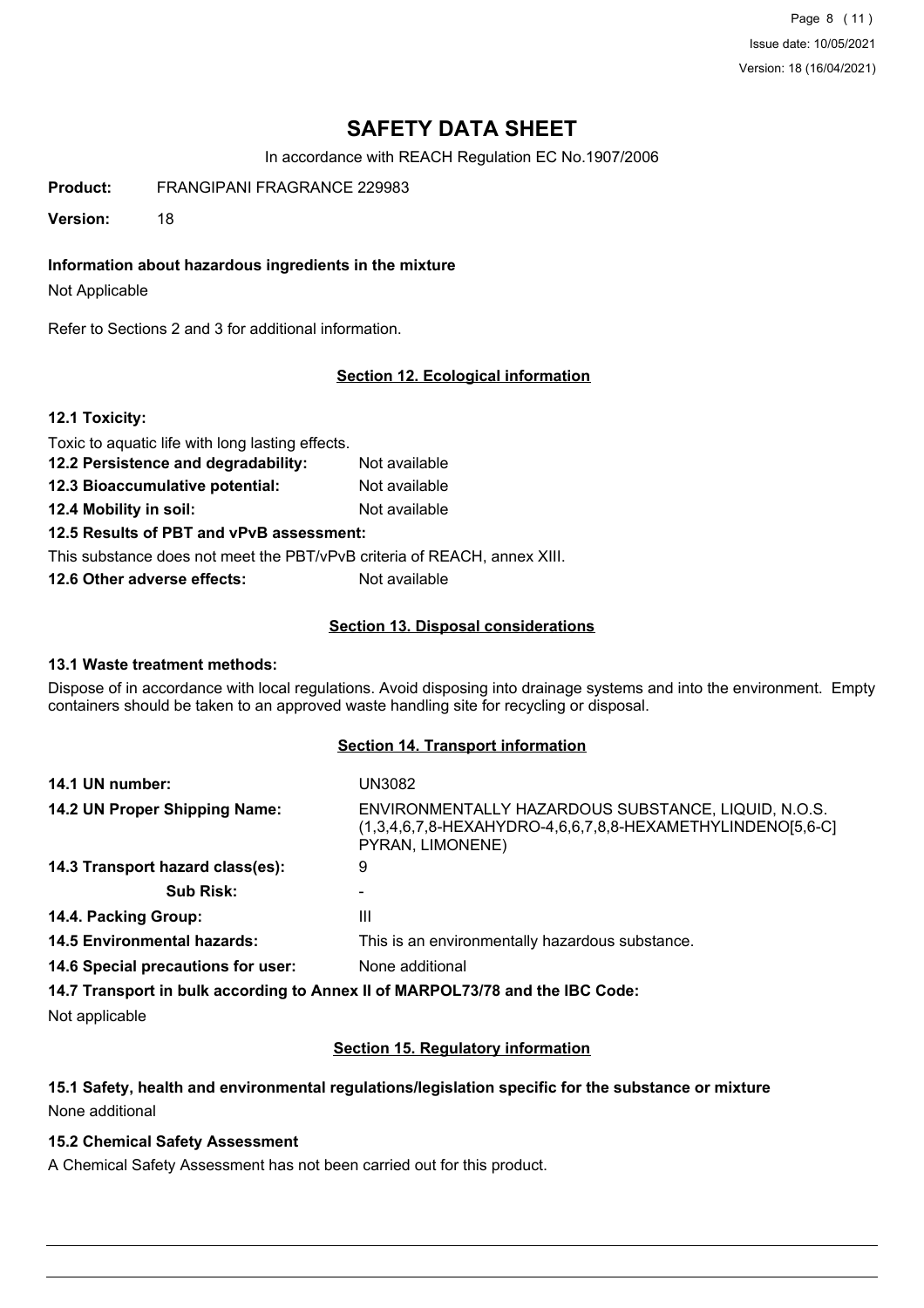Page 9 (11) Issue date: 10/05/2021 Version: 18 (16/04/2021)

## **SAFETY DATA SHEET**

In accordance with REACH Regulation EC No.1907/2006

**Product:** FRANGIPANI FRAGRANCE 229983

**Version:** 18

#### **Section 16. Other information**

**Concentration % Limits:** EH C2=29.23% EH C3=2.90% EH C4=98.52% SCI 2=52.30% EDI 2=42. 09% EDI 2A=42.09% SS 1=20.83% REP 2=79.79%

**Total Fractional Values:** EH C2=3.42 EH C3=34.46 EH C4=1.02 SCI 2=1.91 EDI 2=2.38 EDI 2A=2. 38 SS 1=4.80 REP 2=1.25

#### **Key to revisions:**

Classification under Regulation (EC) No 1272/2008 Concentration % Limits Product identifier SECTION 3: Composition/information on ingredients Total Fractional Values

#### **Key to abbreviations:**

| <b>Abbreviation</b> | <b>Meaning</b>                                                                               |
|---------------------|----------------------------------------------------------------------------------------------|
| AH 1                | <b>Aspiration Hazard Category 1</b>                                                          |
| ATD <sub>4</sub>    | Acute Toxicity - Dermal Category 4                                                           |
| ATI <sub>4</sub>    | Acute Toxicity - Inhalation Category 4                                                       |
| ATO 4               | Acute Toxicity - Oral Category 4                                                             |
| EDI <sub>1</sub>    | Eye Damage / Irritation Category 1                                                           |
| EDI <sub>2</sub>    | Eye Damage / Irritation Category 2                                                           |
| EH A1               | Hazardous to the Aquatic Environment - Acute Hazard Category 1                               |
| EH C1               | Hazardous to the Aquatic Environment - Long-term Hazard Category 1                           |
| EH <sub>C2</sub>    | Hazardous to the Aquatic Environment - Long-term Hazard Category 2                           |
| EH C3               | Hazardous to the Aquatic Environment - Long-term Hazard Category 3                           |
| FL <sub>2</sub>     | Flammable Liquid, Hazard Category 2                                                          |
| FL <sub>3</sub>     | Flammable Liquid, Hazard Category 3                                                          |
| H <sub>225</sub>    | Highly flammable liquid and vapour.                                                          |
| H226                | Flammable liquid and vapour.                                                                 |
| H302                | Harmful if swallowed.                                                                        |
| H304                | May be fatal if swallowed and enters airways.                                                |
| H312                | Harmful in contact with skin.                                                                |
| H315                | Causes skin irritation.                                                                      |
| H317                | May cause an allergic skin reaction.                                                         |
| H318                | Causes serious eye damage.                                                                   |
| H319                | Causes serious eye irritation.                                                               |
| H332                | Harmful if inhaled.                                                                          |
| H361                | Suspected of damaging fertility or the unborn child.                                         |
| H373                | May cause damage to organs (organs) through prolonged or repeated exposure (exposure route). |
| H400                | Very toxic to aquatic life.                                                                  |
| H410                | Very toxic to aquatic life with long lasting effects.                                        |
| H411                | Toxic to aquatic life with long lasting effects.                                             |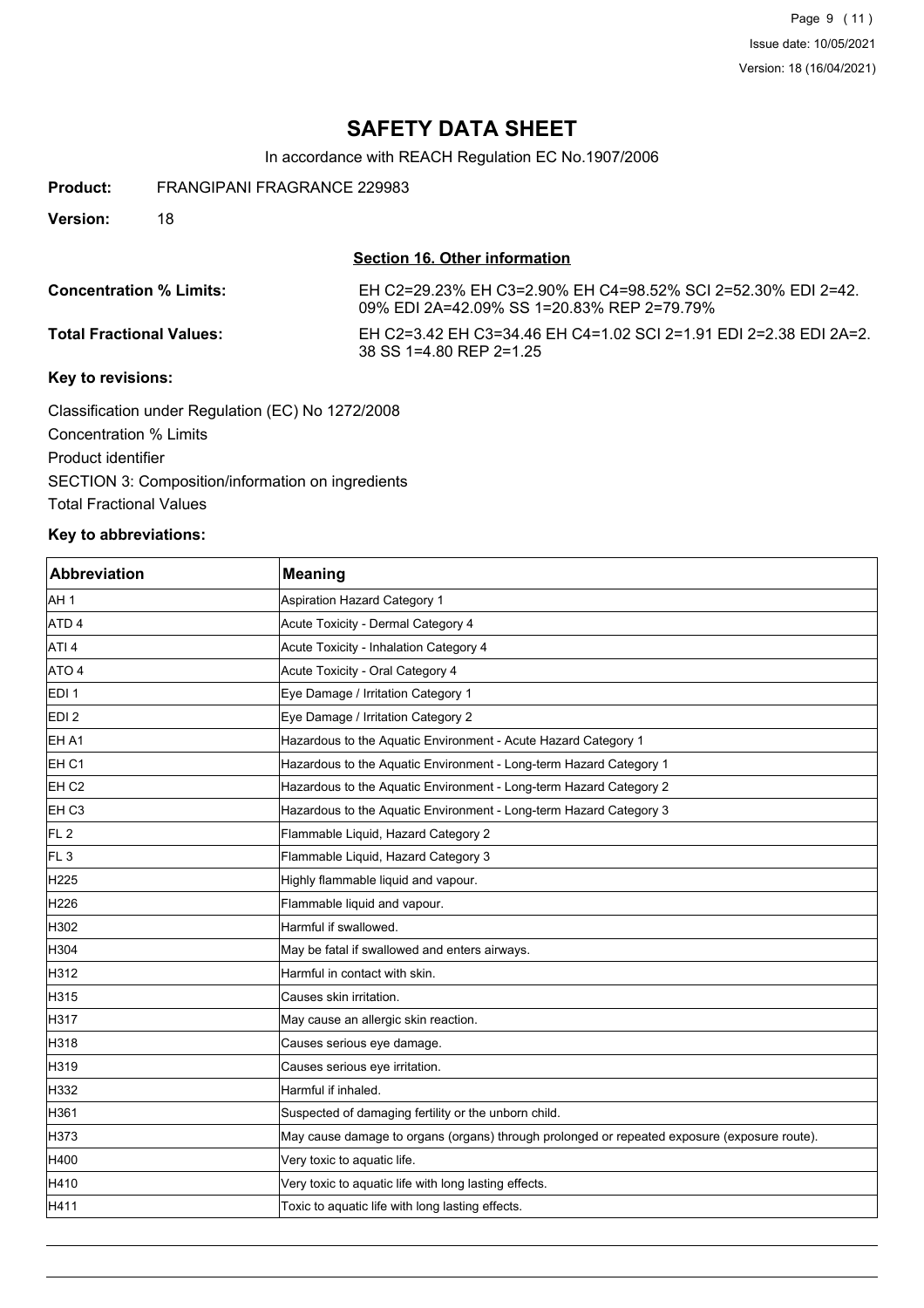Page 10 (11) Issue date: 10/05/2021 Version: 18 (16/04/2021)

# **SAFETY DATA SHEET**

In accordance with REACH Regulation EC No.1907/2006

## **Product:** FRANGIPANI FRAGRANCE 229983

#### **Version:** 18

| H412             | Harmful to aquatic life with long lasting effects.                                                                                 |
|------------------|------------------------------------------------------------------------------------------------------------------------------------|
| P202             | Do not handle until all safety precautions have been read and understood.                                                          |
| P210             | Keep away from heat, sparks, open flames and hot surfaces. - No smoking.                                                           |
| P233             | Keep container tightly closed.                                                                                                     |
| P240             | Ground/bond container and receiving equipment.                                                                                     |
| P241             | Use explosion-proof electrical, ventilating and lighting equipment.                                                                |
| P242             | Use only non-sparking tools.                                                                                                       |
| P243             | Take precautionary measures against static discharge.                                                                              |
| P260             | Do not breathe vapour or dust.                                                                                                     |
| P261             | Avoid breathing vapour or dust.                                                                                                    |
| P <sub>264</sub> | Wash hands and other contacted skin thoroughly after handling.                                                                     |
| P270             | Do not eat, drink or smoke when using this product.                                                                                |
| P271             | Use only outdoors or in a well-ventilated area.                                                                                    |
| P272             | Contaminated work clothing should not be allowed out of the workplace.                                                             |
| P273             | Avoid release to the environment.                                                                                                  |
| P280             | Wear protective gloves/eye protection/face protection.                                                                             |
| P301/310         | IF SWALLOWED: Immediately call a POISON CENTER or doctor/physician.                                                                |
| P301/312         | IF SWALLOWED: call a POISON CENTER or doctor/physician if you feel unwell.                                                         |
| P302/352         | IF ON SKIN: Wash with plenty of soap and water.                                                                                    |
| P303/361/353     | IF ON SKIN (or hair): Remove/take off immediately all contaminated clothing. Rinse skin with water/shower.                         |
| P304/340         | IF INHALED: Remove victim to fresh air and keep at rest in a position comfortable for breathing.                                   |
| P305/351/338     | IF IN EYES: Rinse cautiously with water for several minutes. Remove contact lenses, if present and easy to<br>do. Continue rinsing |
| P308/313         | IF exposed or concerned: Get medical advice/attention.                                                                             |
| P310             | Immediately call a POISON CENTER or doctor/physician.                                                                              |
| P312             | Call a POISON CENTRE or doctor/physician if you feel unwell.                                                                       |
| P330             | Rinse mouth.                                                                                                                       |
| P331             | Do not induce vomiting.                                                                                                            |
| P332/313         | If skin irritation occurs: Get medical advice/attention.                                                                           |
| P333/313         | If skin irritation or rash occurs: Get medical advice/attention.                                                                   |
| P337/313         | If eye irritation persists: Get medical advice/attention.                                                                          |
| P362             | Take off contaminated clothing and wash before reuse.                                                                              |
| P363             | Wash contaminated clothing before reuse.                                                                                           |
| P370/378         | In case of fire: Use carbon dioxide, dry chemical, foam for extinction.                                                            |
| P391             | Collect spillage.                                                                                                                  |
| P403/235         | Store in a well-ventilated place. Keep cool.                                                                                       |
| P405             | Store locked up.                                                                                                                   |
| P501             | Dispose of contents/container to approved disposal site, in accordance with local regulations.                                     |
| REP <sub>2</sub> | Toxic to Reproduction Category 2                                                                                                   |
| SCI <sub>2</sub> | Skin Corrosion / Irritation Category 2                                                                                             |
| SS 1             | Sensitization - Skin Category 1                                                                                                    |
| SS <sub>1B</sub> | Sensitization - Skin Category 1B                                                                                                   |